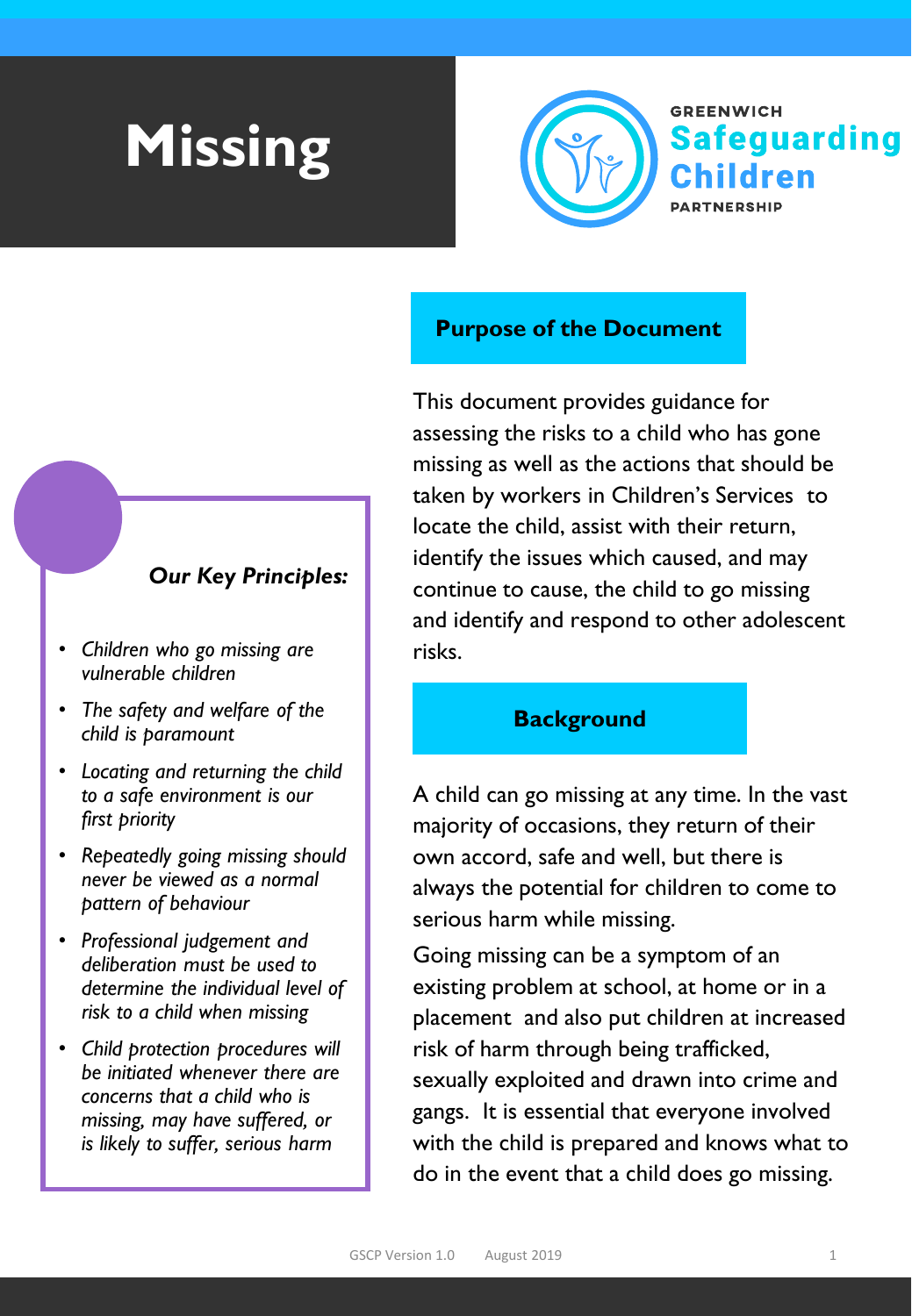#### **When a Child is Missing**

If the information about a child going missing has not come from the police, the worker should ensure that the child has been reported to the police by the parent or carer, and if this has not been done, report it themselves.

For practitioners outside of Children's Social Care or Early Help, a referral should be made to the allocated worker (if known) or the Front Door.

The Children's Services worker should complete an immediate analysis of risk on Frameworki.

If the case is unallocated and there are concerns about additional vulnerability, it should be allocated for a Child and Family Assessment.

Consideration on both unallocated and allocated cases should be given as to whether a Section 47 Strategy meeting should be convened.

Workers in Early Help should consider whether a step up is needed.

Consideration should be given as to

whether to present to GRASP.

Workers should keep in touch with the family/carer to offer advice and support and either maintain or try to maintain contact with the child.

If this is a child in the care of the local authority, this should be done on a daily basis. If it is known that a different professional is more likely to get a response, this should be agreed by the professional network at the beginning of the missing episode.

The message of all contacts with the child should be clear and unambiguous: our primary concern is for the child and that there will be support when they return. If it is agreed that a professional who is not employed by RBG is the best link with the child then there should be a written note of this agreement and what form the contact will take. *"The message of all* 

*contacts to the child should be clear and unambiguous: our primary concern is for the child and there will be support when they return."*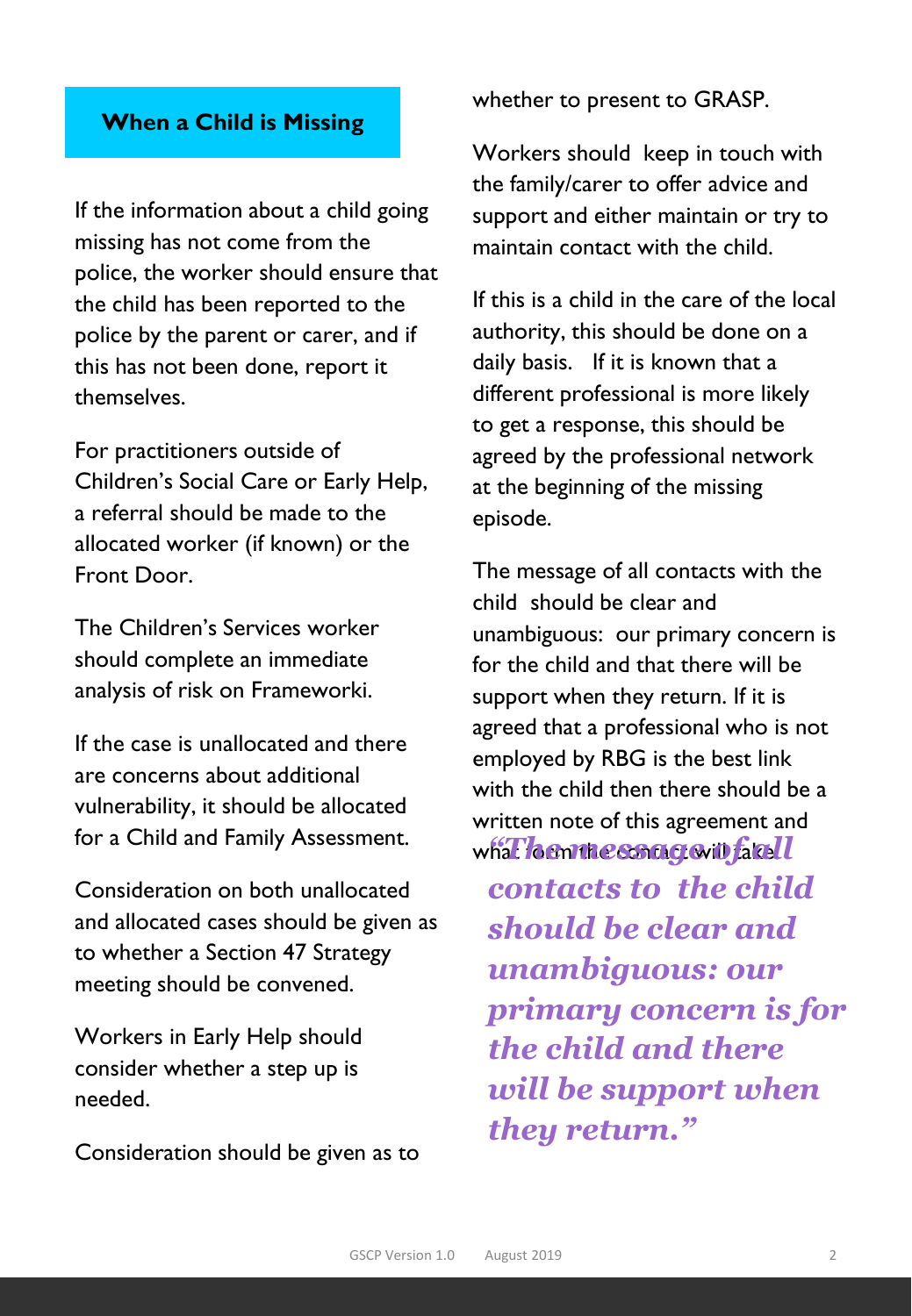The professional network should also agree who is best placed to do the Return Home Interview when the child has returned.

If the missing child is a child in our care a Missing Strategy Meeting should always be held by the  $10<sup>th</sup>$  day of missing or earlier if the child is deemed to be at high risk or vulnerable whilst they are missing. Missing Strategy Meetings should decide what actions need to be taken and by whom to ensure that the child is found as soon as possible. This could include the Police searching for

information about the child's whereabouts online and all information about the child's family and social networks and the sharing of intelligence. It should be agreed what the family will be told, and how often, if the child does not usually live with family.

Missing Strategy Meetings should be held monthly if the child is still missing and regular liaison with the key agencies and professional network should occur outside of the meeting.

#### *Missing or Absent or Unauthorised Absence - What is the Difference?*

*A child is absent if they are not at a place where they are expected or required to be.* 

*A child is missing when their whereabouts cannot be established and where:*

- *The circumstances are out of character*
- *The context suggests the child may be subject of a crime or at risk of harm to themselves or another*

*Unauthorised absence is when a child in our care is not at their placement or place they are expected to be and their carer knows where they are but has concerns or the incident is notified to the police.*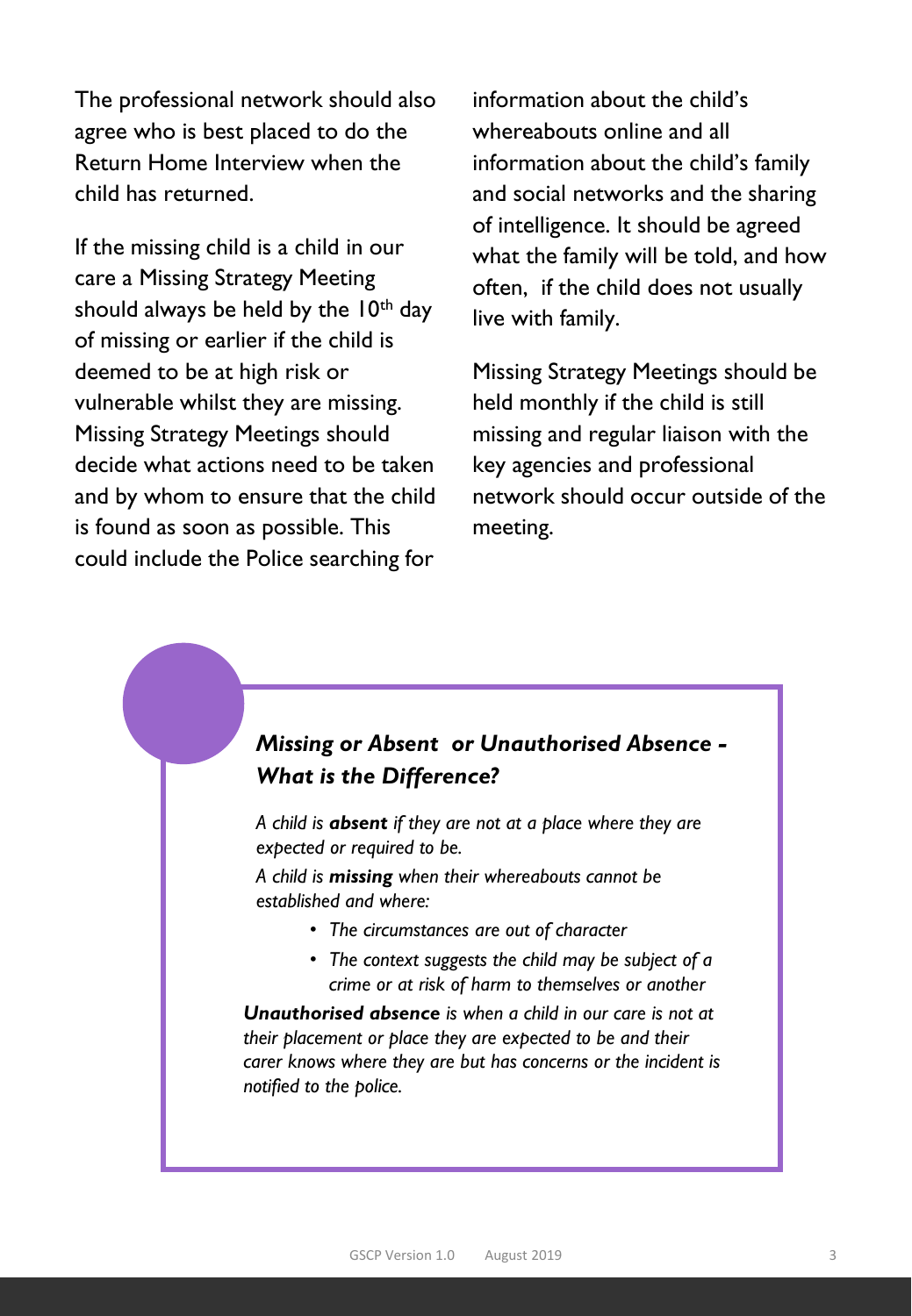#### **When a Child Returns**

Parents, carers and professionals should promptly inform the police and the rest of the professional network when a child returns or is found.

Once a child is found, the police may carry out a *Safe and Well* check. The purpose of these interviews is to check for any indications that the child has suffered harm, where and with whom they have been, and to give the child an opportunity to disclose any offending by or against them.

Within 72 hours of the child being located, a *Return Home Interview* should be offered.

This is an in-depth conversation carried out by a professional (e.g. a social worker, teacher, health professional or police officer) who is not involved in the direct care of the child.

The child should be seen on their own unless they specifically request to have someone with them. Ideally this conversation should be face to face, however what is most important is that the conversation happens and so it may take place over the phone.

The child should be offered the option of speaking to an independent representative or advocate. If the child is a child in our care, the IRO should be informed.

The purpose of the Return Home Interview is to:

•Identify and deal with any harm the child has suffered – including harm that might not have already been disclosed as part of the 'Safe and Well check'– either before they ran away or while missing

•Understand and try to address the reasons why the child ran away •Help the child feel 'safe'/understand that they have options, to prevent repeat instances of them running away •Understand what the child would like to see happen next whether short term and/or long term •Gather the parents or carers views of the circumstances, if appropriate •Provide the child with information on how to stay safe if they choose to run away again, including helpline numbers.

Regardless of who completes the Return Home Interview, it is the responsibility of the worker in Children's Services to ensure that the record is loaded onto the child's electronic file.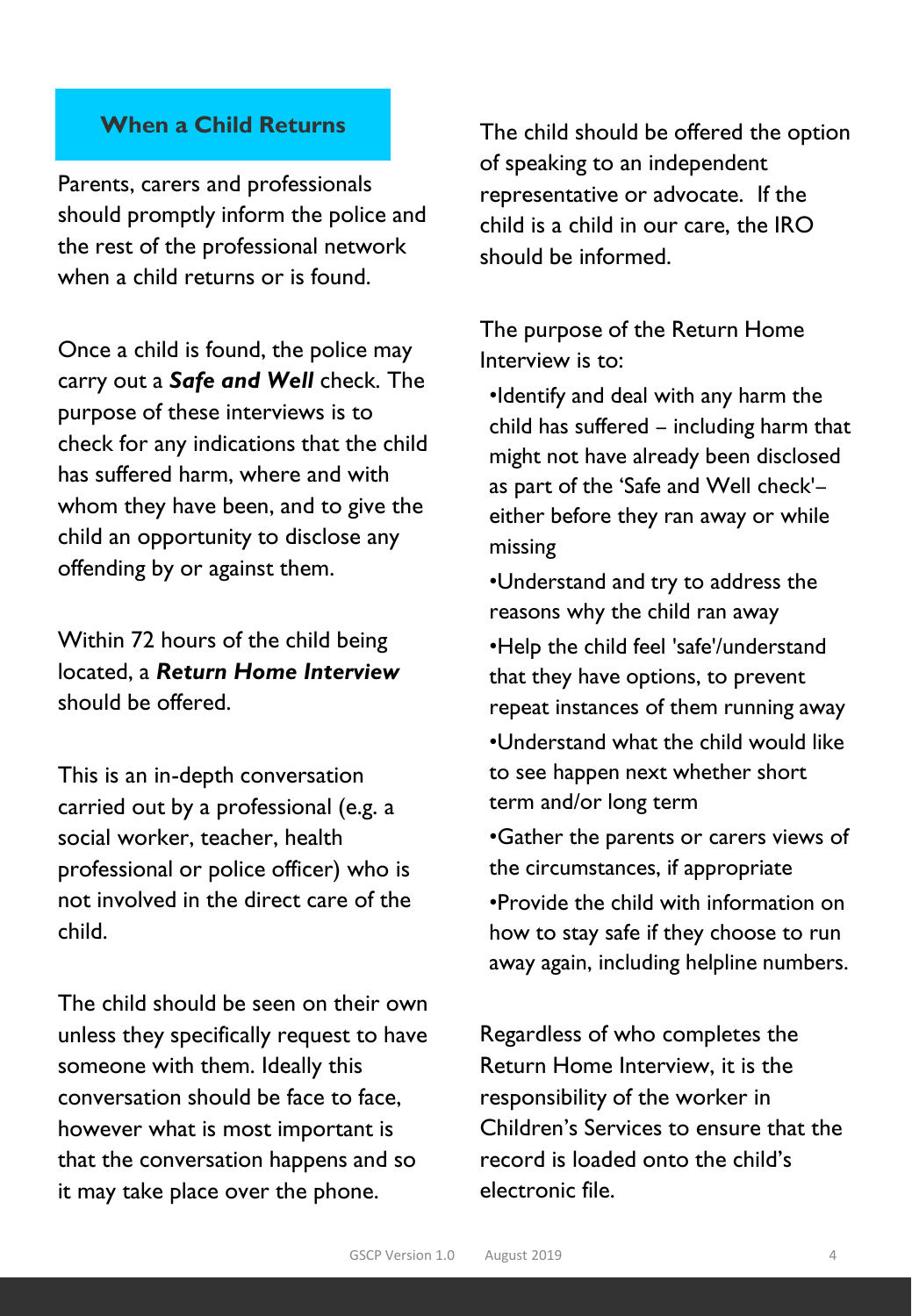**If Repeated Missing Episodes Occur**

We know from experience that the risks to the child will increase

We must never treat this as 'normal behaviour'

We should review the strategy – is there someone else in the professional network who the child might engage with?

We will not give up. We will continue to offer return home interviews, seek advice and support and keep trying to change the situation.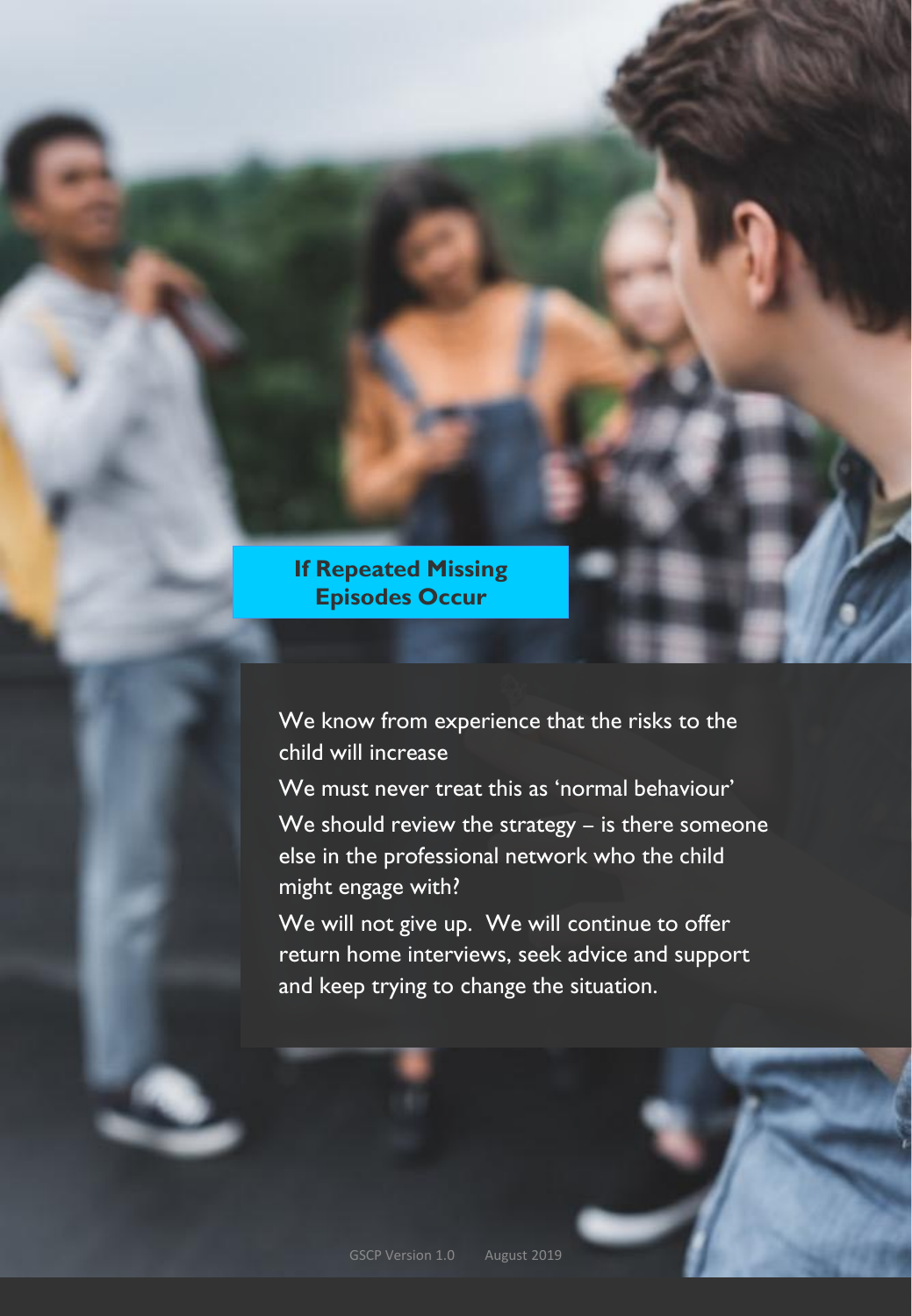### *The Police Role in Missing Children*

*The Metropolitan Police Service is the lead agency for investigating and finding missing children. They are responsible for making a decision, based on on-going risk assessment, of whether a child is 'absent' or missing'.*

*If a child is recorded as 'absent', the police will agree review times and any on-going actions with the person reporting the absence. All children recorded by police as absent are monitored on the police. Monitoring is ongoing and subject to regular reviews to ensure risk levels do not change. Where information comes to light which introduces any risk to the child, then the case may be re-categorised as 'missing' and a police investigation instigated.*

*All children recorded as missing are categorised by the police as medium or high risk. A missing child incident would be prioritised as 'high risk' where:*

- *The risk posed is immediate and there are substantial grounds for believing that the child is in danger through their own vulnerability or*
- *The child may have been the victim of a serious crime or*
- *The risk posed is immediate and there are substantial grounds for believing that the public is in danger.*

*A 'high risk' missing child requires the immediate deployment of police resources. A member of the senior management team or similar command level must be involved in the examination of initial enquiry lines and approval of appropriate staffing levels. An Investigating Officer and possibly a Senior Investigating Officer and a Police Search Advisor (PolSA) should be appointed. There should be a media strategy and/or close contact with outside agencies. Family support should be put in place. The UK Missing Persons Bureau should be notified of the case immediately. CEOP and local authority children's services should also be notified.*

*A 'medium risk' missing child requires an active and measured response by police and other agencies in order to trace the missing person and support the person reporting. This will involve a proactive investigation and search in accordance with the circumstances.*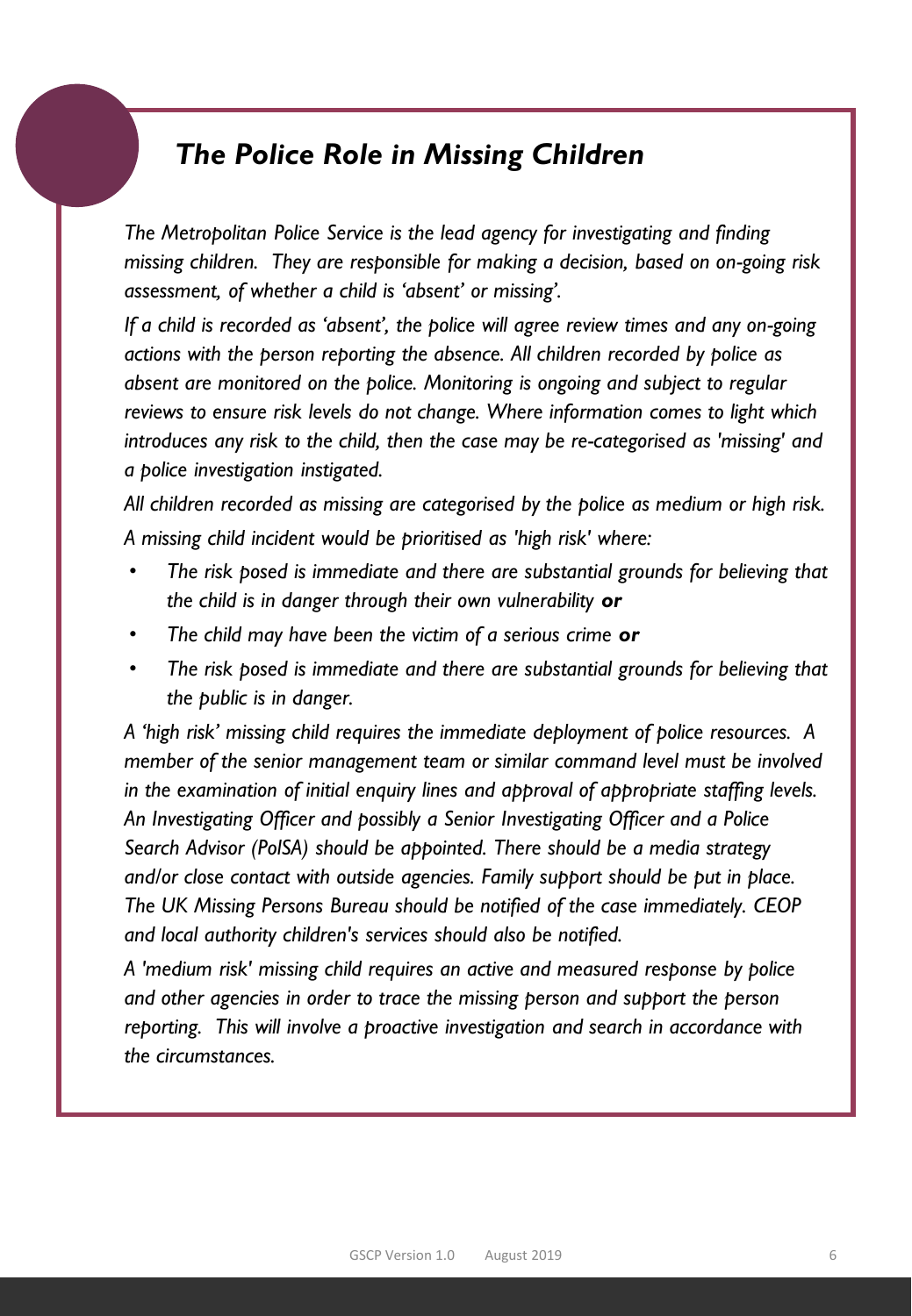#### Operational Activity

#### Children's Services' Recording Activity